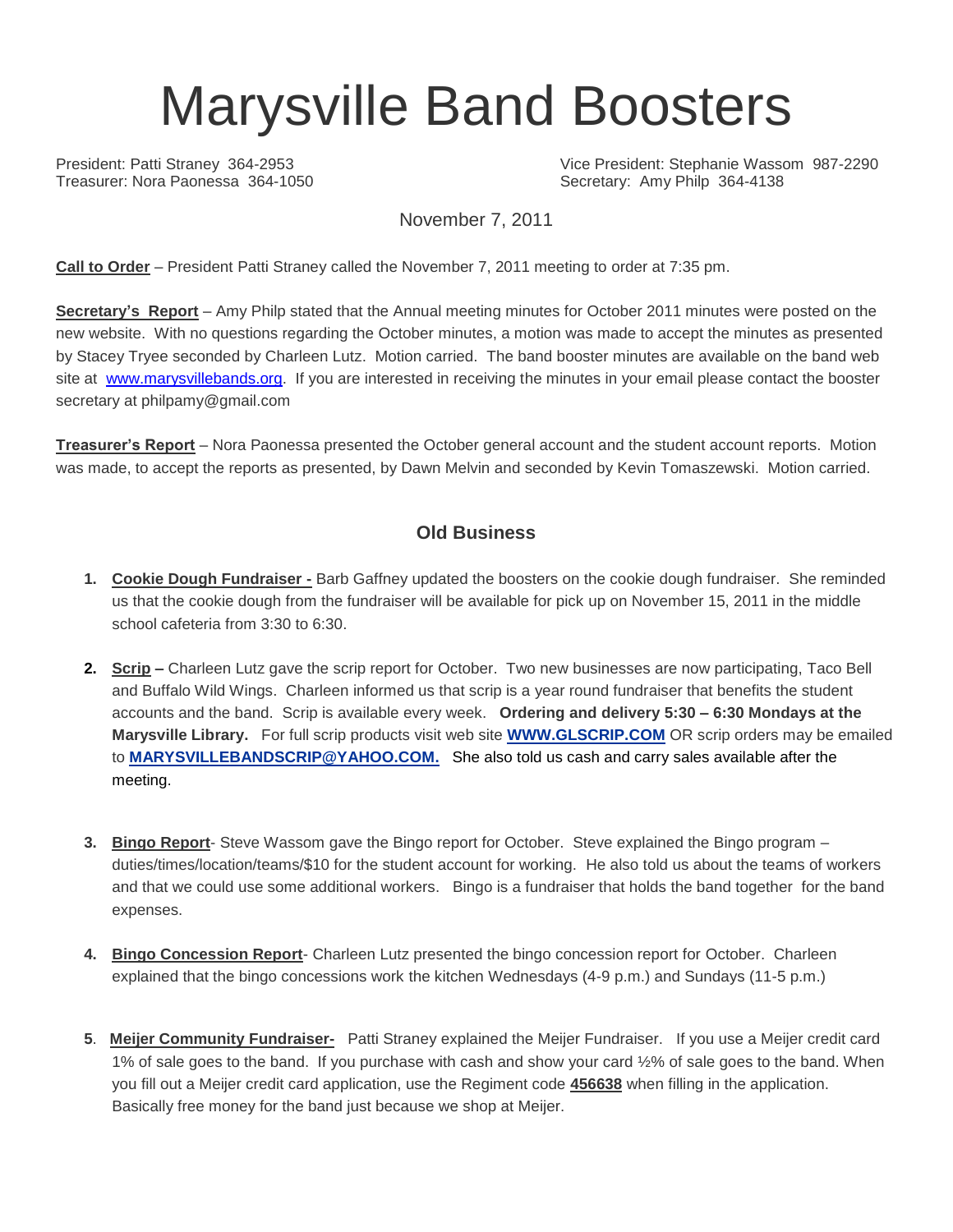- **6 Goodsearch.com** Steve Stark explained the opportunity to the boosters of [www.goodsearch.com](http://www.goodsearch.com/) and [www.goodshop.com](http://www.goodshop.com/) . Use [www.goodsearch.com](http://www.goodsearch.com/) for your search engine and the band receives a penny for every search. Use [www.goodshop.com](http://www.goodshop.com/) for your shopping and the band will receive a percentage of your purchases. He said we will be receiving our dividend soon for 2011.
- **7. Gorden Foods -** Patti Straney explained the Gordon Fun Funds program. Sign up and use the Marysville Band Booster code of 2135893 and the band will receive credit for the sale. Depending on the amount of credit the Boosters receives for the quarter, will decide the amount of profit given back to the band. Flier available with information. Purchase scrip for further benefits.
- **8. Student Accounts** Bruce Patchel told the group that statements were available at the Band-a-Rama concert. Mr. Duso handed out the statements not picked up that evening. Bruce told us that he records and credits all fundraisers to the student accounts.
- **9. Poker Fundraiser** Tamy Tomaszewski reminded the boosters that the new Poker Fundraiser will be held in December. She said she plans on having a brief meeting for those signed up to work the Poker event after our December band booster meeting. It is essential that those people that have volunteered will need to commit due to the fact that we a testing a new fundraiser and the unusual hours involved. The fundraiser was then explained as to what the volunteers would be doing and hours involved Snookers Charity Poker House responsibility to us, and the band booster potential out of the event. Mr. Duso explained this might be very successful to help with band cost.

#### **New Business**

- 1. **Discount Card Fundraiser** Kim Karnohan is chairing the discount card fundraiser. The fundraiser will begin November 22, 2011. This year the cards will cost \$10 each with \$7 of that going into the student account. The card has 26 businesses. New to the card this year will be Momma Vicki's and Wally Market. Pizza Hut has agreed to come back due to requests. The band website will have a complete listing.
- 2. **New Bank Account** Patti Straney informed the boosters that Nora spoke to the bank regarding the new bank fees. Due to our frequent deposits in our checking account they were charging us a monthly fee. Nora was told if we deposit our checks into a savings account instead of the checking account we could avoid the fees. Nora would then just need to make a transfer from the saving into the checking account to avoid the fees. A motion was made by Michelle Hoffman and seconded by Stacey Tryee to open a savings account specifically for depositing our checks into a savings account to avoid our fees. Motion carried. Nora will ask if there is a transfer fee for moving the money from savings to checking.
- 3. **Donation** Tom and Carolyn Stark won our 50/50 raffle at the Band-A-Rama Concert in October. The Starks donated their winnings back to the band. Thank you Mr. and Mrs. Stark.
- 4. **Donation** Four Star Restaurant was asked to participate on our discount card; instead of participating in the discount card they gave a \$25 donation. Thank you Four Star Restaurant.